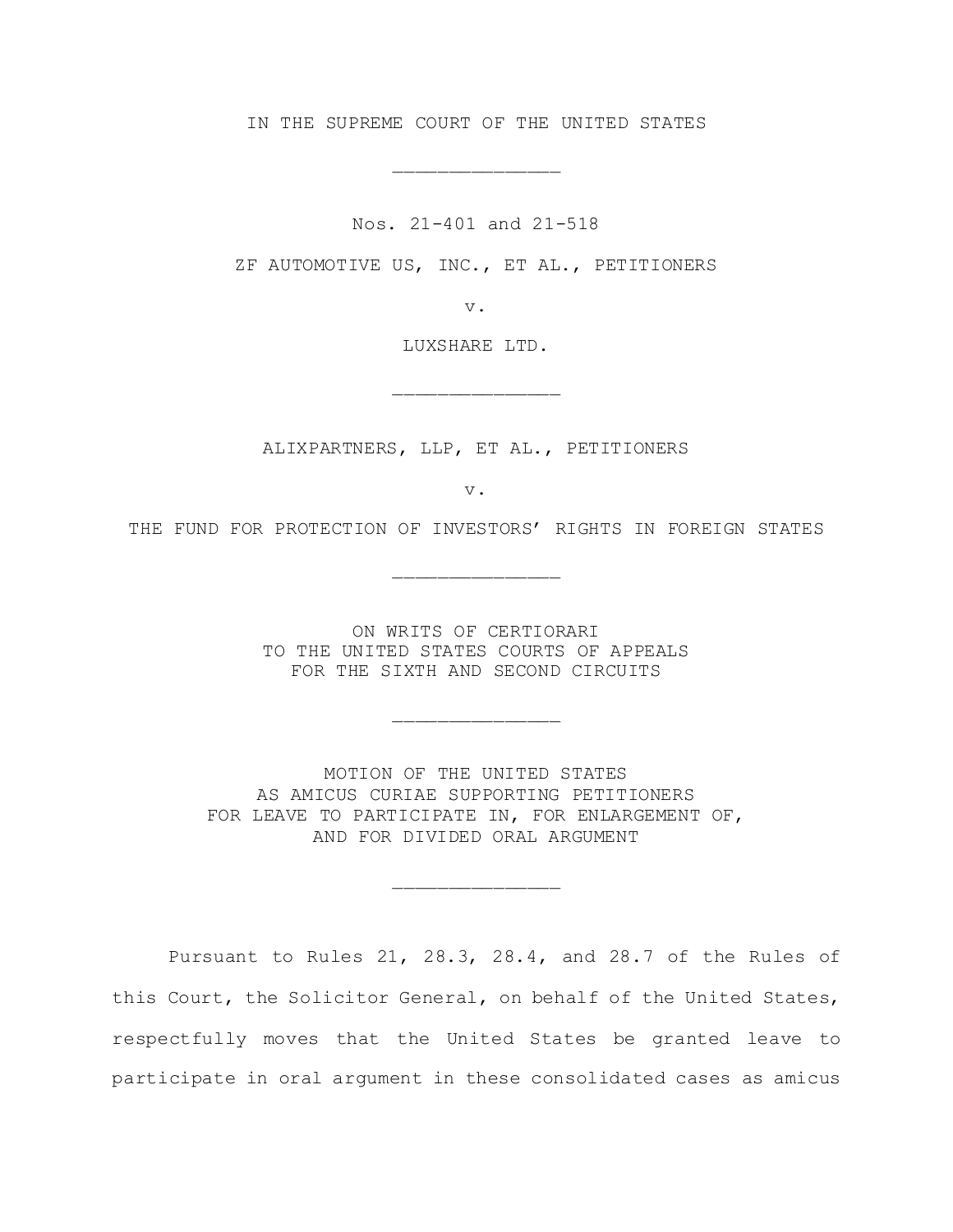curiae in support of petitioners, that the United States be allowed 15 minutes of argument time, and for enlargement of argument time. Petitioners consent to this request, and respondents do not oppose it. The parties have also jointly moved for divided argument and to enlarge the time for argument by ten minutes for each side, for a total of 80 minutes. The United States supports the parties' request for enlargement and requests that the time be allotted as follows: 25 minutes for petitioners, divided between them as they propose; 15 minutes for the United States; and 40 minutes for respondents, divided between them as they propose.

1. These cases concern 28 U.S.C. 1782, which is the culmination of "congressional efforts," dating back more than 165 years, "to provide federal-court assistance in gathering evidence for use in foreign tribunals." Intel Corp. v. Advanced Micro Devices, Inc., 542 U.S. 241, 247 (2004). Prior to 1964, Section 1782 and its precursors authorized such assistance only in connection with proceedings in courts of foreign countries. E.g., 28 U.S.C. 1782 (1958); Act of Mar. 2, 1855, ch. 140, § 2, 10 Stat. 630.

In 1964, Congress amended Section 1782 to make such discovery assistance available "for use in a proceeding in a foreign or international tribunal." Act of Oct. 3, 1964, Pub. L. No. 88-619, § 9(a), 78 Stat. 997 (28 U.S.C. 1782(a) (1964)). Congress adopted that revision at the recommendation of a Commission on International Rules of Judicial Procedure that Congress had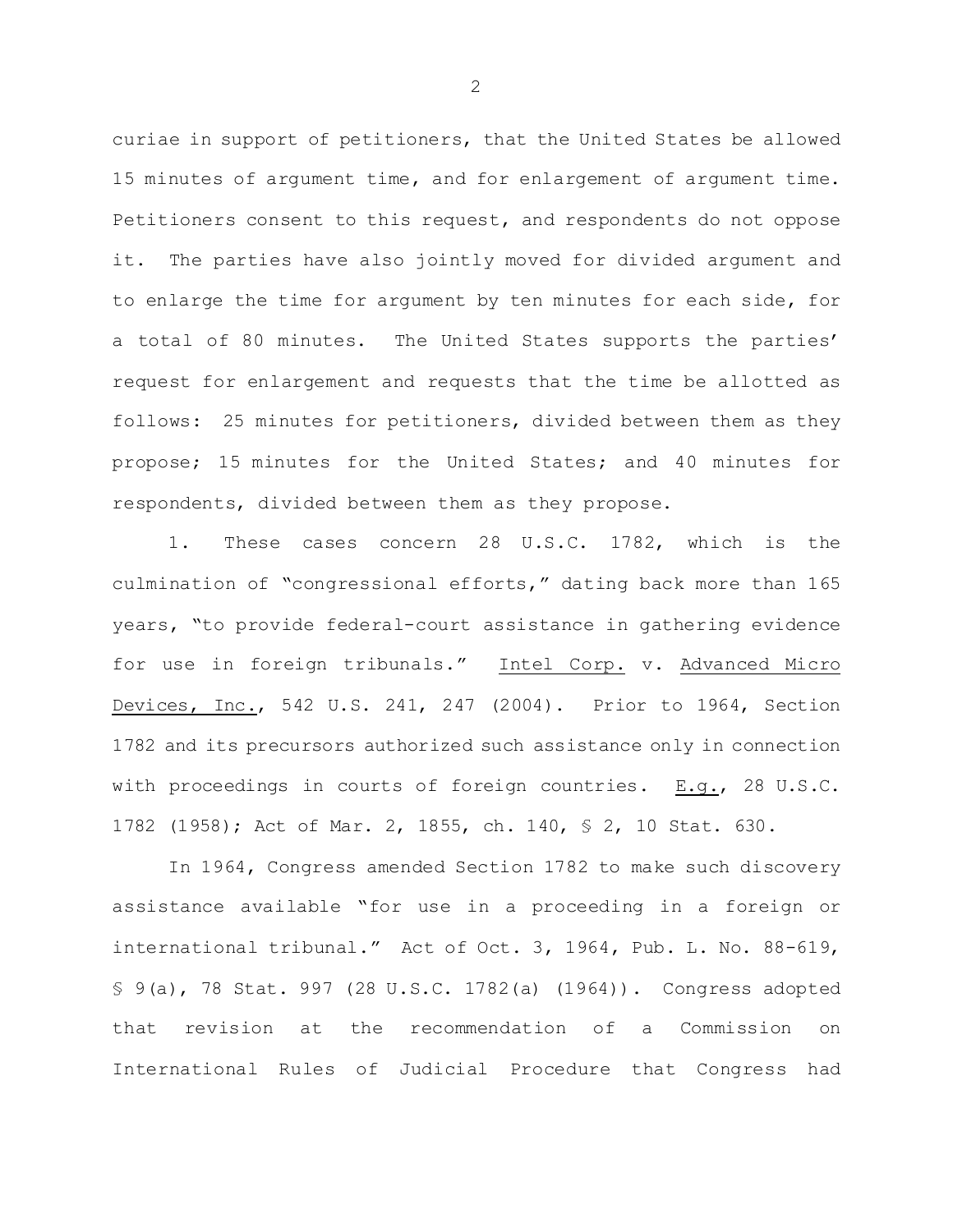created and charged with (inter alia) proposing legislation to "improve[]" "the procedures of our State and Federal tribunals for the rendering of assistance to foreign courts and quasi-judicial agencies." Act of Sept. 2, 1958, Pub. L. No. 85-906, § 2, 72 Stat. 1743. "Congress understood that change to provide the possibility of U.S. judicial assistance in connection with administrative and quasi-judicial proceedings abroad." Intel, 542 U.S. at 258 (brackets, citation, and internal quotation marks omitted). The revision also brought within Section 1782's scope proceedings before certain "intergovernmental tribunals," such as state-tostate claims commissions, that previously had been addressed by separate statutes, which the 1964 legislation repealed. National Broad. Co. v. Bear Stearns & Co., 165 F.3d 184, 189 (2d Cir. 1999) (discussing 22 U.S.C. 270-270g (1958)); see id. at 189 n.5.

These cases concern whether Section 1782 authorizes a district court to order the production of testimony or other evidence for use in an ad hoc arbitration, before a nongovernmental arbitral panel, to which the parties have consented. In No. 21-401, the question arises in the context of a request for discovery for use in a private commercial arbitration. In No. 21-518, the question arises in the context of a request for discovery for use in an investor-state arbitration before a private, ad hoc arbitral panel, between an investor who elected that forum and a foreign host state that had consented in a treaty to such arbitration.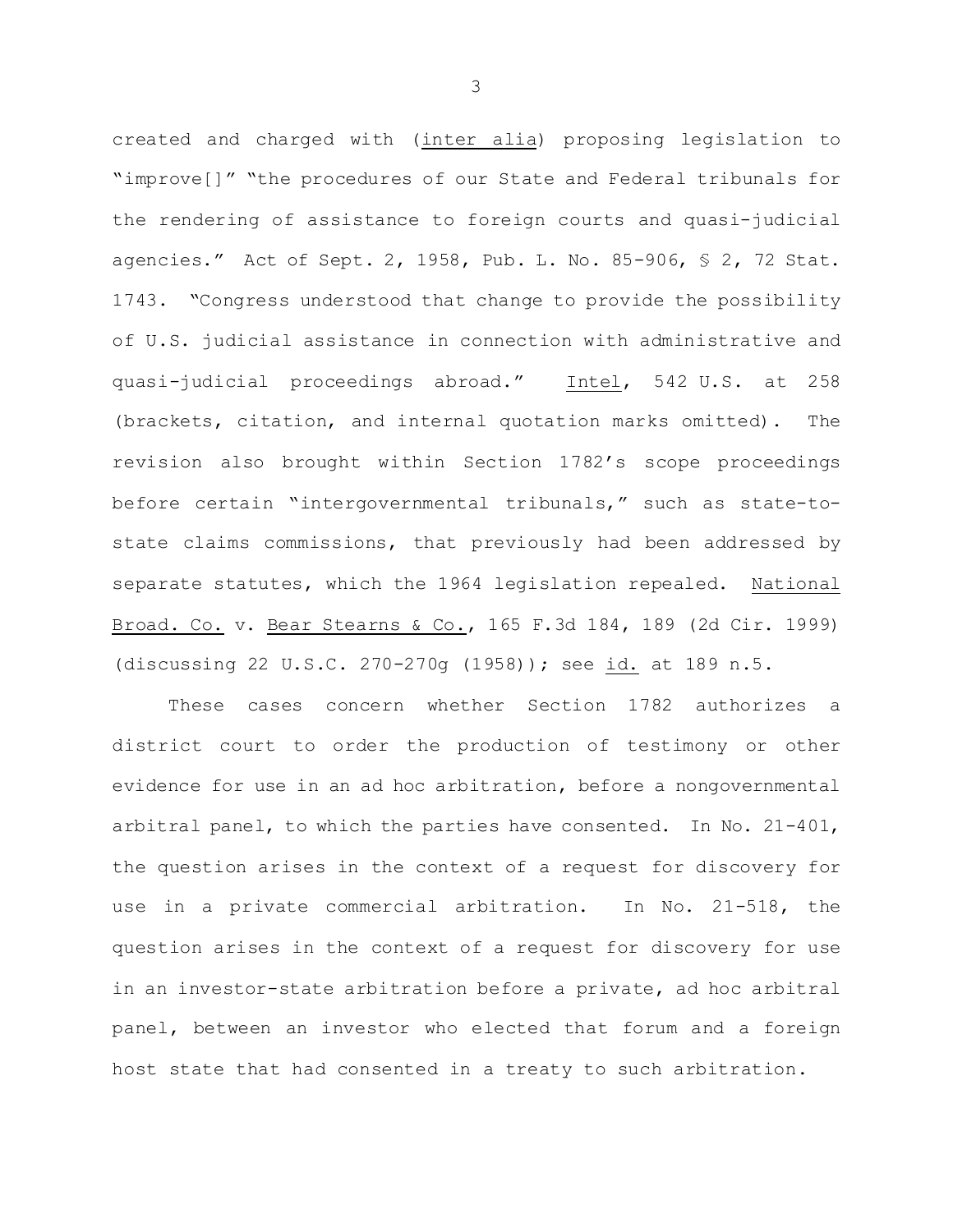2. The United States has a substantial interest in the resolution of that question in each of the contexts these cases present. Section 1782 plays an important role in encouraging international cooperation, facilitating the resolution of disputes in foreign governmental and intergovernmental tribunals, and fostering international comity. The United States utilizes Section 1782 to facilitate the execution of letters rogatory and other requests for evidence. The application of Section 1782 to investor-state arbitrations is a matter of particular concern to the United States, which is a party to many international agreements that authorize investor-state arbitration.

The United States previously presented oral argument as amicus curiae in the only previous case this Court has decided addressing the scope of Section 1782, see Intel, supra (No. 02-572), and, as a party, has addressed the application of Section 1782 in another case pending before the Court, see U.S. Br. at 42-49, United States v. Husayn, No. 20-827 (argued Oct. 6, 2021); U.S. Reply Br. at 21-24, Husayn, supra. In addition, the United States was granted leave to participate in oral argument in a case scheduled for argument earlier this Term presenting the same question as these cases in the context of a private commercial arbitration, Servotronics, Inc. v. Rolls-Royce PLC, 141 S. Ct. 2886 (2021) (No. 20-794), and the Court sua sponte enlarged the argument time in that case and allotted 15 minutes to the United